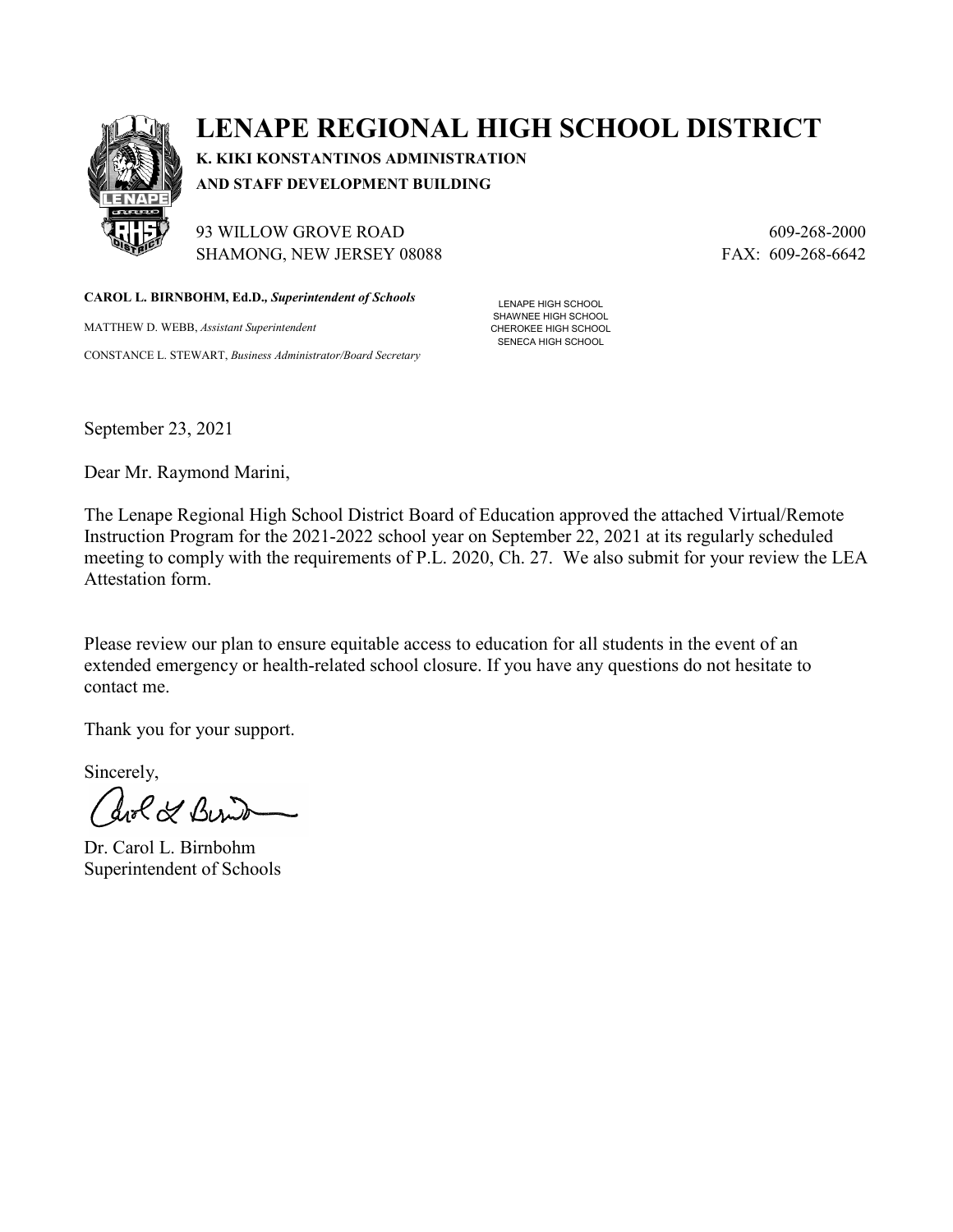# Table of Contents

<span id="page-1-0"></span>

| <b>Table of Contents</b>                             | $\overline{2}$ |
|------------------------------------------------------|----------------|
| <b>Executive Summary</b>                             | 3              |
| Required Information                                 | $\overline{4}$ |
| Internet Access and Device Availability for Students | $\overline{4}$ |
| <b>School Meal Programs</b>                          | 4              |
| Length of Virtual/Remote Instructional Day           | 4              |
| <b>Additional Information</b>                        | 4              |
| <b>Communication with Families</b>                   | 4              |
| <b>Instructional Delivery</b>                        | 5              |
| <b>Related Services</b>                              | 5              |
| <b>Support Services</b>                              | 6              |
| <b>Extra and Co-curricular</b>                       | 6              |
| <b>Helpdesk</b>                                      | 6              |
|                                                      |                |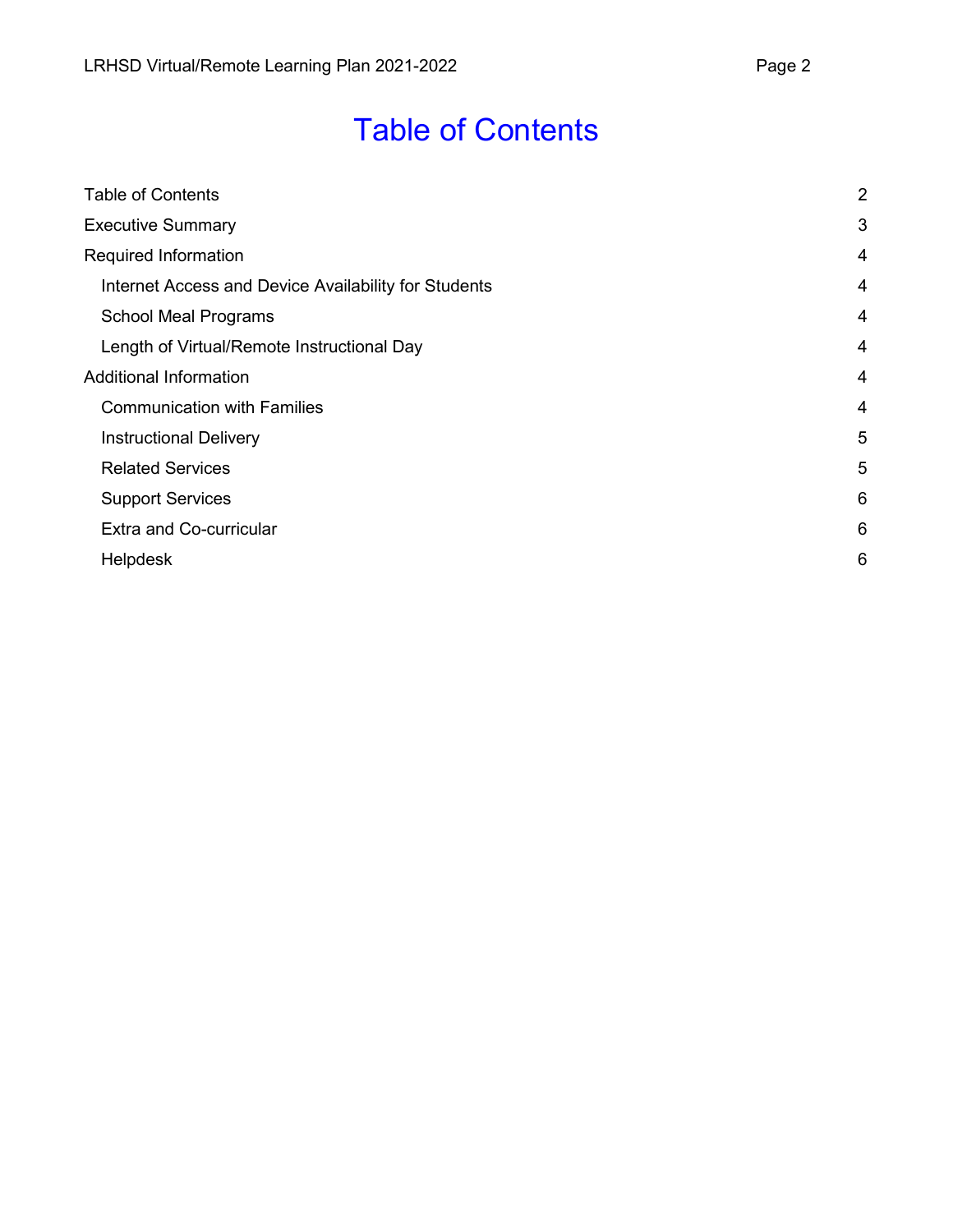# Executive Summary

<span id="page-2-0"></span>This plan is provided to the Lenape Regional High School District (LRHSD) in compliance with P.L. 2020, Chapter 27, which requires all districts to have in place a plan to move to virtual or remote learning, if needed, to comply with the 180 day requirement for student learning. This plan would be implemented in the event of a closure lasting three consecutive school days or more due to a declared state of emergency, declared public health emergency, or a directive from the appropriate health agency or officer to institute a public health related closure. This plan may be implemented for all high schools simultaneously or independently depending on the nature of the circumstances.

This plan will be enacted and if practicable, the Superintendent of Schools will consult with the Board of Education, if not practicable, the Superintendent will have the authority to enact the plan. A day of instruction if implemented under this plan, as approved by the LRHSD Board of Education and the New Jersey Commissioner of Education, will be considered a full day of school attendance for the purpose of meeting State and LRHSD graduation requirements, awarding of course credits and such other matters as determined by the Commissioner of Education.

The plan will include all areas required by the New Jersey Department of Education. It is the intention of the LRHSD of Education to provide instruction including related services to the extent possible during these times of emergency closure.

This plan will annually be approved by the LRHSD Board of Education, submitted to the New Jersey Department of Education and posted on the District website.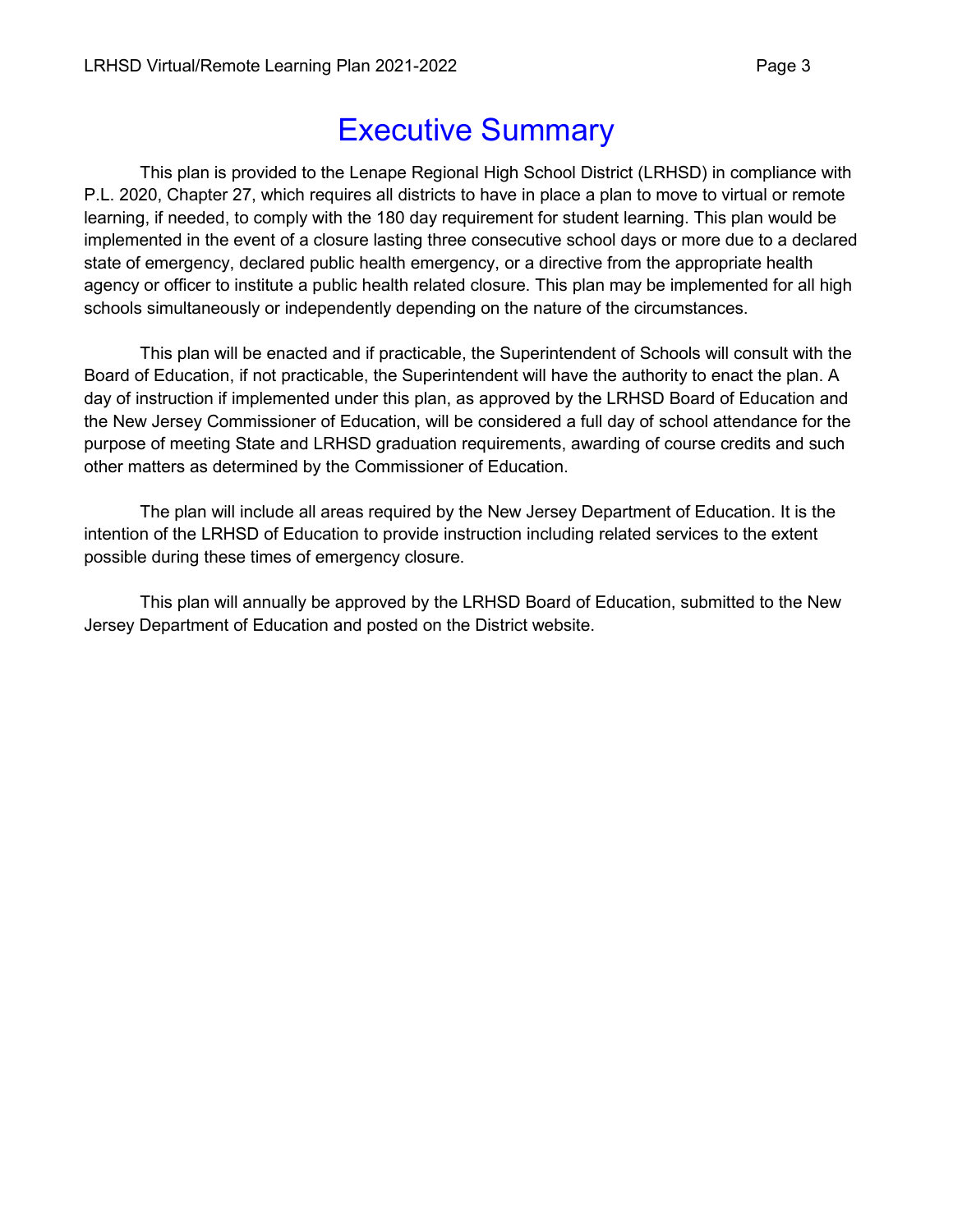## Required Information

#### <span id="page-3-1"></span><span id="page-3-0"></span>Internet Access and Device Availability for Students

The Board will provide all students with an internet connectivity device, such as a computer, to use for the entire school year. The Board will assess students' internet connectivity and provide internet devices to ensure all students are able to access the internet so they may learn remotely.

### <span id="page-3-2"></span>School Meal Programs

School Nutrition – SFA name: Lenape Reg BOE, SFA # 00502610

The District participates in the National School Breakfast and Lunch Programs. In the event that this plan is implemented, the District will continue to provide meals to students. Families will be surveyed to ascertain their interest in obtaining meals. The food service provider will provide a week's worth of sustainable meals (breakfast and lunch for 5 days) in a package for one time pickup. Meals will be made available either by pickup or delivery depending on the nature of the emergency.

### <span id="page-3-3"></span>Length of Virtual/Remote Instructional Day

The District will ensure that the length of the virtual/remote teacher lead instructional day will mirror to the extent possible the length of a day of in-person instruction and be no less than four hours. Flexibility will be provided to the superintendent to move in-service day(s) scheduled later in the school calendar to the first day(s) of school closure to allow for coordination among staff to ensure continuity if needed. The Superintendent will seek the appropriate update to the school calendar if this plan is enacted at the next possible Board of Education meeting.

During the emergency, the District will enact either the full day schedule, early dismissal schedule or delayed opening schedule for students as determined by the administration, while days for staff will remain full days. These schedules will be communicated to families. It is anticipated that classes and related services will be provided during this time to the extent possible.

<span id="page-3-4"></span>Sample schedules for Full Day, Delayed Opening and Single Session/Early Dismissal will be posted on the LRHSD website.

# Additional Information

#### <span id="page-3-5"></span>Communication with Families

The District remains committed to timely and informative communication. This plan will be posted on the district website. In addition to the posting of this plan, LRHSD will provide communication to families to indicate the need to enact the plan and additional information as needed for the smooth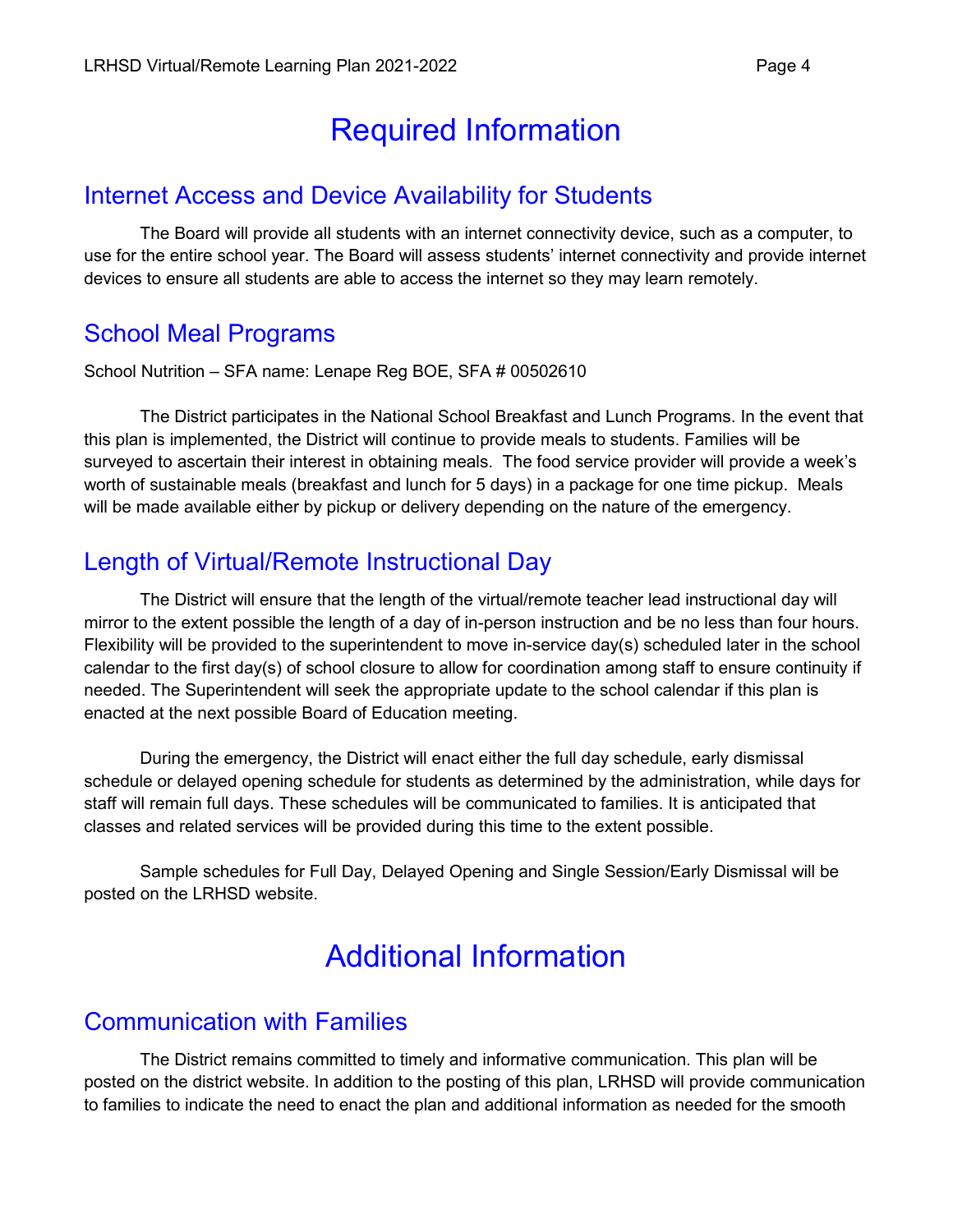implementation of this plan and the move to virtual/remote learning via email, text or the student data management system.

#### <span id="page-4-0"></span>Instructional Delivery

The District is committed to providing quality instruction during the times of virtual/remote learning. To facilitate this, all classes/courses will have a Google Classroom created and maintained by the teacher(s) of record. These will include a Google Meet link to be used by students to connect for lessons. Teachers will adhere to the established district virtual learning schedule, host a Google Meet during their scheduled class period and deploy lessons that promote student engagement in real-time. All Google Classrooms will be shared with content area supervisors as well.

Teachers will implement the established curriculum while adapting lessons to the virtual classroom. Google Classrooms will be updated daily and establish specific guidance and direction for daily student communication, commentary, and learning feedback aligned to the daily schedule. Teachers and students are expected to utilize and refine the available digital resources and online textbook platforms aligned to the district curriculum.

Teachers will develop assessment strategies and course assignments that measure how well students are achieving the established learning goals and objectives within the virtual classroom. Teachers will communicate a weekly agenda to students on a regular basis and in a consistent manner. Timely feedback should be prioritized, and grades transferred from the electronic platform to the student data management gradebook system on a weekly basis.

### <span id="page-4-1"></span>Related Services

The District intends to offer related services as per students' IEPs (Individualized Education Plan) via either Google Meet or Zoom, if approved.

The Board shall continue to meet their obligations to students with disabilities to the greatest extent possible through virtual/remote means. Students with disabilities, ELL and 504 students are receiving instruction with the same schedules as the general education schedules The Board shall continue to ensure students receive individualized supports that meet the requirements of the IEP and 504 Plans. The Board provided educators with professional development to best utilize the accessibility features and accommodations tools made available through technology-based formats.

Teachers are encouraged to reach out to counselors and/or case managers when a student is struggling. Counselors and case managers will be able to share possible obstacles that the student may be facing and provide potential modifications to best support the academic and social-emotional needs of the student.

All modifications will be implemented, to the greatest extent possible, as needed, such as support from paraprofessionals providing supplemental tutoring, additional individual sessions with